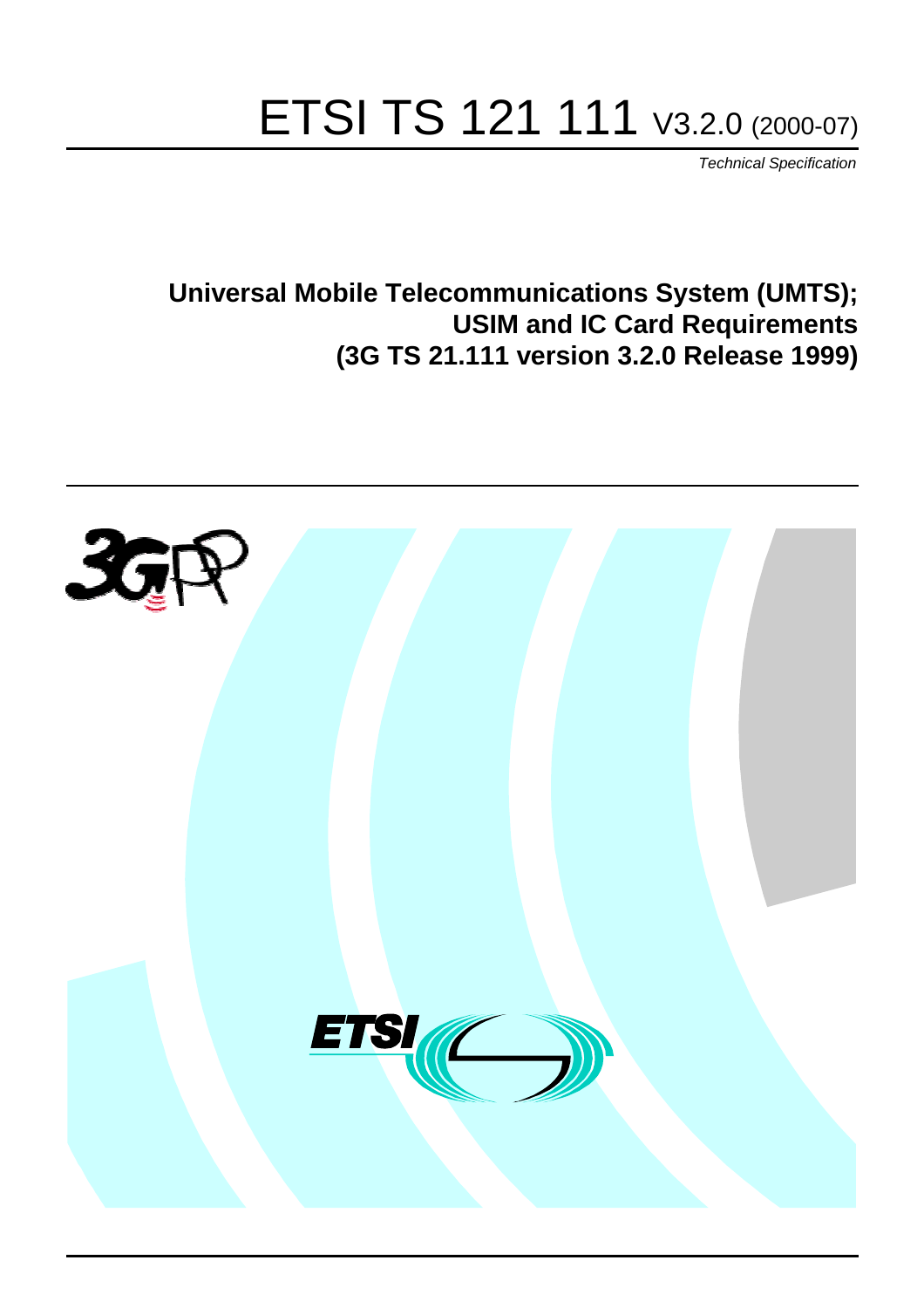**1**

Reference **UMTS** 

Keywords

RTS/TSGT-0321111UR2

#### **ETSI**

#### 650 Route des Lucioles F-06921 Sophia Antipolis Cedex - FRANCE

Tel.: +33 4 92 94 42 00 Fax: +33 4 93 65 47 16

Siret N° 348 623 562 00017 - NAF 742 C Association à but non lucratif enregistrée à la Sous-Préfecture de Grasse (06) N° 7803/88

**Important notice**

Individual copies of the present document can be downloaded from: [http://www.etsi.org](http://www.etsi.org/)

The present document may be made available in more than one electronic version or in print. In any case of existing or perceived difference in contents between such versions, the reference version is the Portable Document Format (PDF). In case of dispute, the reference shall be the printing on ETSI printers of the PDF version kept on a specific network drive within ETSI Secretariat.

Users of the present document should be aware that the document may be subject to revision or change of status. Information on the current status of this and other ETSI documents is available at [http://www.etsi.org/tb/status/](http://www.etsi.org/tb/status)

> If you find errors in the present document, send your comment to: <editor@etsi.fr>

#### **Copyright Notification**

No part may be reproduced except as authorized by written permission. The copyright and the foregoing restriction extend to reproduction in all media.

© European Telecommunications Standards Institute 2000.

All rights reserved.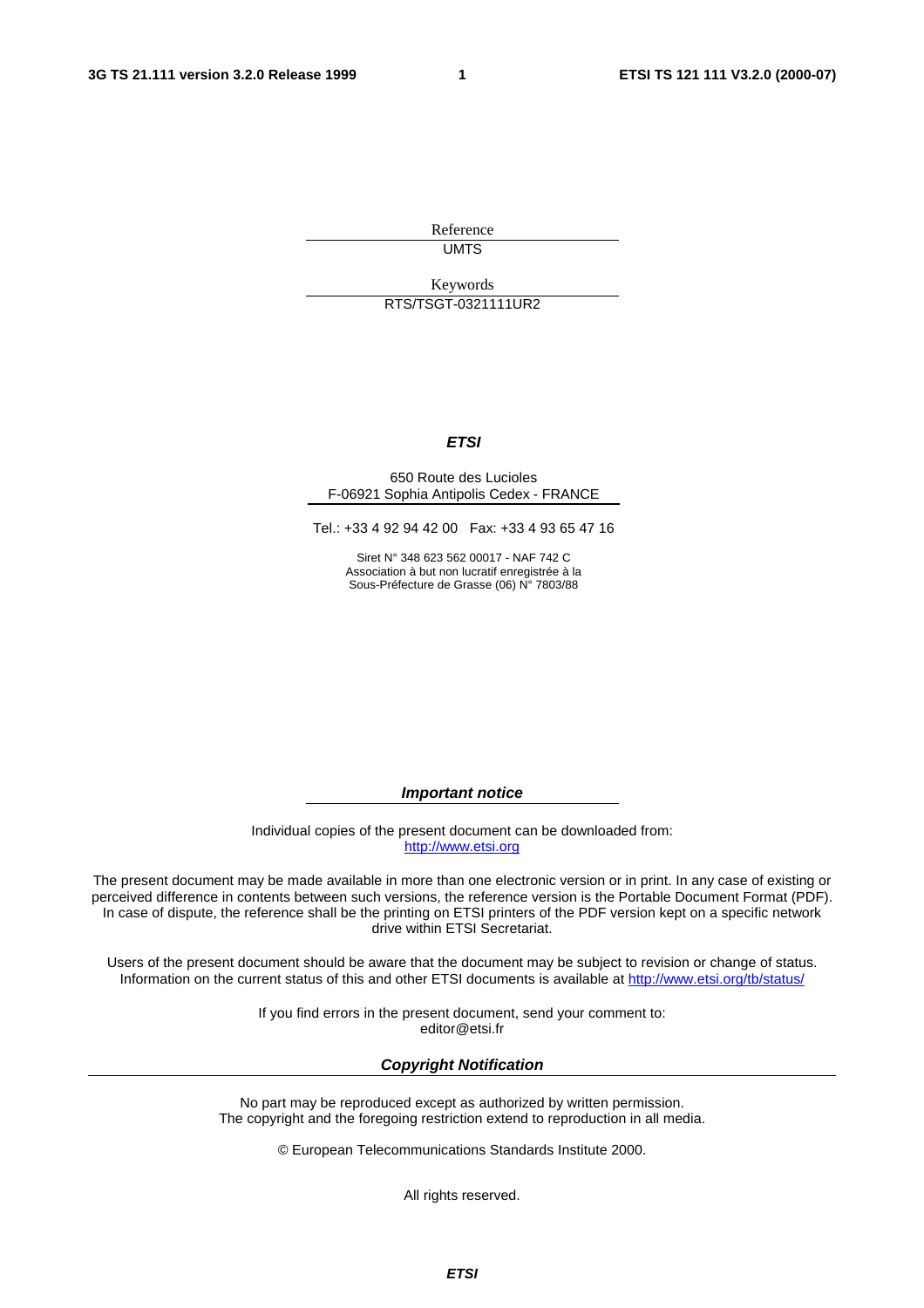## Intellectual Property Rights

IPRs essential or potentially essential to the present document may have been declared to ETSI. The information pertaining to these essential IPRs, if any, is publicly available for **ETSI members and non-members**, and can be found in SR 000 314: *"Intellectual Property Rights (IPRs); Essential, or potentially Essential, IPRs notified to ETSI in respect of ETSI standards"*, which is available from the ETSI Secretariat. Latest updates are available on the ETSI Web server [\(http://www.etsi.org/ipr](http://www.etsi.org/ipr)).

Pursuant to the ETSI IPR Policy, no investigation, including IPR searches, has been carried out by ETSI. No guarantee can be given as to the existence of other IPRs not referenced in SR 000 314 (or the updates on the ETSI Web server) which are, or may be, or may become, essential to the present document.

## Foreword

This Technical Specification (TS) has been produced by the ETSI 3<sup>rd</sup> Generation Partnership Project (3GPP).

The present document may refer to technical specifications or reports using their 3GPP identities, UMTS identities or GSM identities. These should be interpreted as being references to the corresponding ETSI deliverables.

The cross reference between GSM, UMTS, 3GPP and ETSI identities can be found under [www.etsi.org/key](http://www.etsi.org/key) .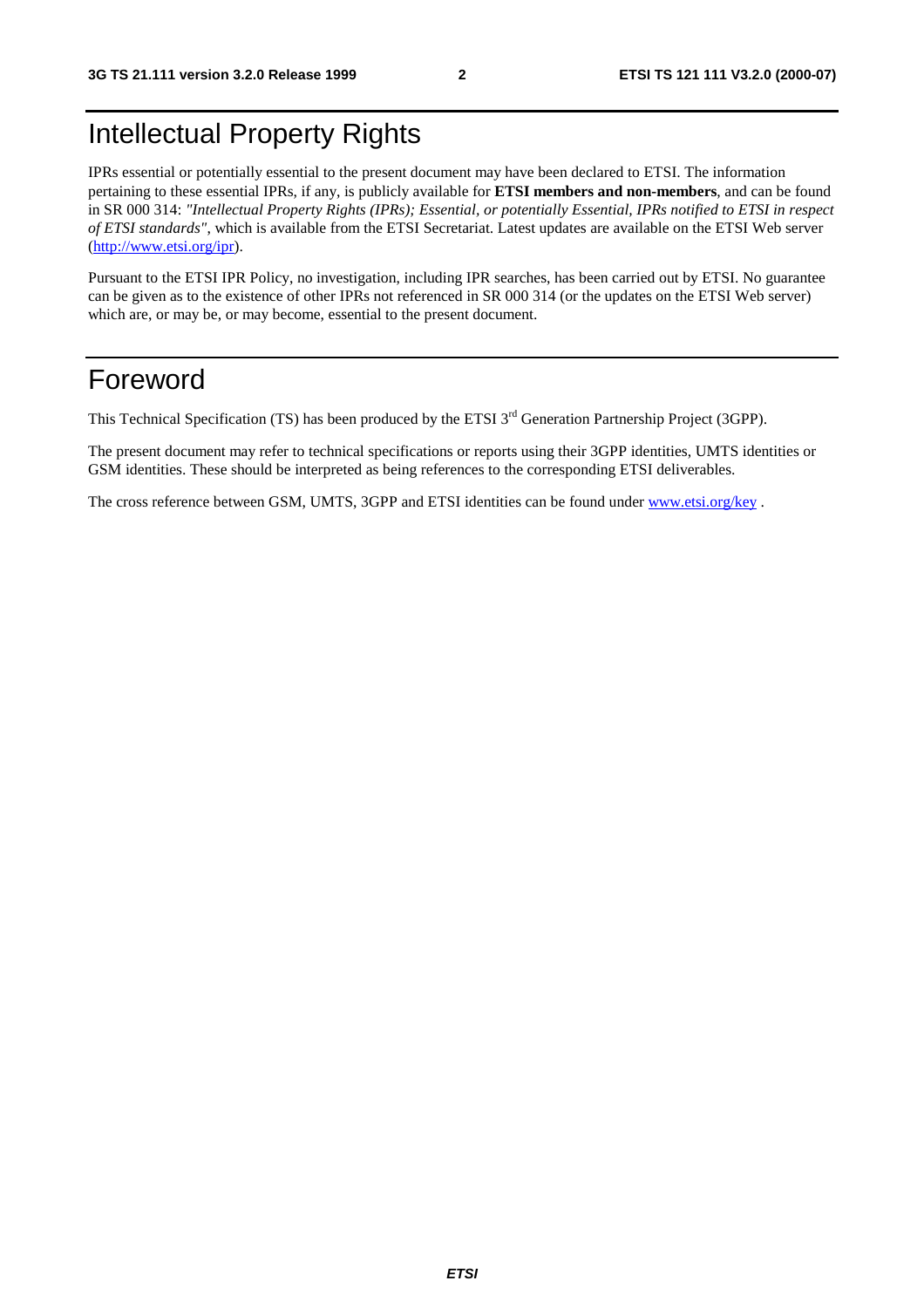# Contents

| 1          |                                  |    |  |  |  |  |
|------------|----------------------------------|----|--|--|--|--|
| 2          |                                  |    |  |  |  |  |
| 2.1        |                                  |    |  |  |  |  |
| 2.2        |                                  |    |  |  |  |  |
| 3          |                                  |    |  |  |  |  |
| 3.1        |                                  |    |  |  |  |  |
| 3.2        |                                  |    |  |  |  |  |
| 3.3        |                                  |    |  |  |  |  |
| 4          |                                  |    |  |  |  |  |
| 5          |                                  |    |  |  |  |  |
| 5.1        |                                  |    |  |  |  |  |
| 5.2        |                                  |    |  |  |  |  |
| 5.3        |                                  |    |  |  |  |  |
| 5.4        |                                  |    |  |  |  |  |
| 5.5        |                                  |    |  |  |  |  |
| 5.6        |                                  |    |  |  |  |  |
| 5.7        |                                  |    |  |  |  |  |
| 6          |                                  |    |  |  |  |  |
| 6.1        |                                  |    |  |  |  |  |
| 6.2        |                                  |    |  |  |  |  |
|            |                                  |    |  |  |  |  |
| 7          |                                  |    |  |  |  |  |
| 7.1<br>7.2 |                                  |    |  |  |  |  |
| 7.3        |                                  |    |  |  |  |  |
| 7.4        |                                  |    |  |  |  |  |
| 7.5        |                                  |    |  |  |  |  |
|            |                                  |    |  |  |  |  |
| 8          |                                  |    |  |  |  |  |
| 8.1        |                                  |    |  |  |  |  |
| 8.2        |                                  |    |  |  |  |  |
| 9          |                                  |    |  |  |  |  |
| 9.1        |                                  |    |  |  |  |  |
| 10         | Contents of the Elementary Files | 10 |  |  |  |  |
| 10.1       |                                  |    |  |  |  |  |
| 10.2       |                                  |    |  |  |  |  |
| 10.2.1     |                                  |    |  |  |  |  |
| 10.2.2     |                                  |    |  |  |  |  |
| 10.2.3     |                                  |    |  |  |  |  |
| 10.2.4     |                                  |    |  |  |  |  |
| 10.2.5     |                                  |    |  |  |  |  |
| 10.2.6     |                                  |    |  |  |  |  |
| 10.2.7     |                                  |    |  |  |  |  |
| 10.3       |                                  |    |  |  |  |  |
| 11         |                                  |    |  |  |  |  |
| 11.1       |                                  |    |  |  |  |  |
| 11.2       |                                  |    |  |  |  |  |
|            |                                  |    |  |  |  |  |
|            |                                  |    |  |  |  |  |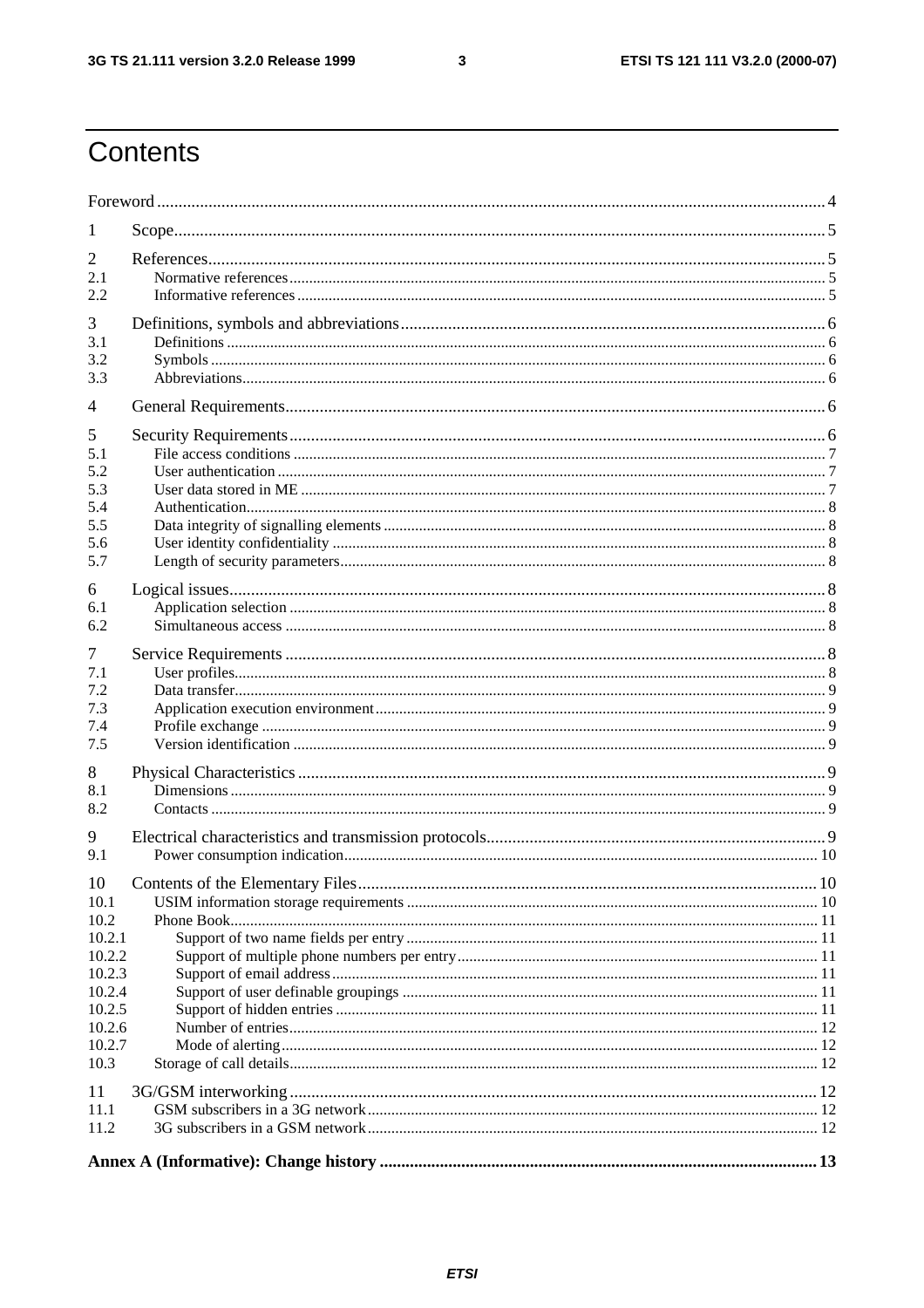## Foreword

This Technical Specification has been produced by the 3GPP.

The contents of the present document are subject to continuing work within the TSG and may change following formal TSG approval. Should the TSG modify the contents of this TS, it will be re-released by the TSG with an identifying change of release date and an increase in version number as follows:

Version x.y.z

where:

- x the first digit:
	- 1 presented to TSG for information;
	- 2 presented to TSG for approval;
	- $\geq$ 3 Indicates TSG approved document under change control.
- y the second digit is incremented for all changes of substance, i.e. technical enhancements, corrections, updates, etc.
- z the third digit is incremented when editorial only changes have been incorporated in the document.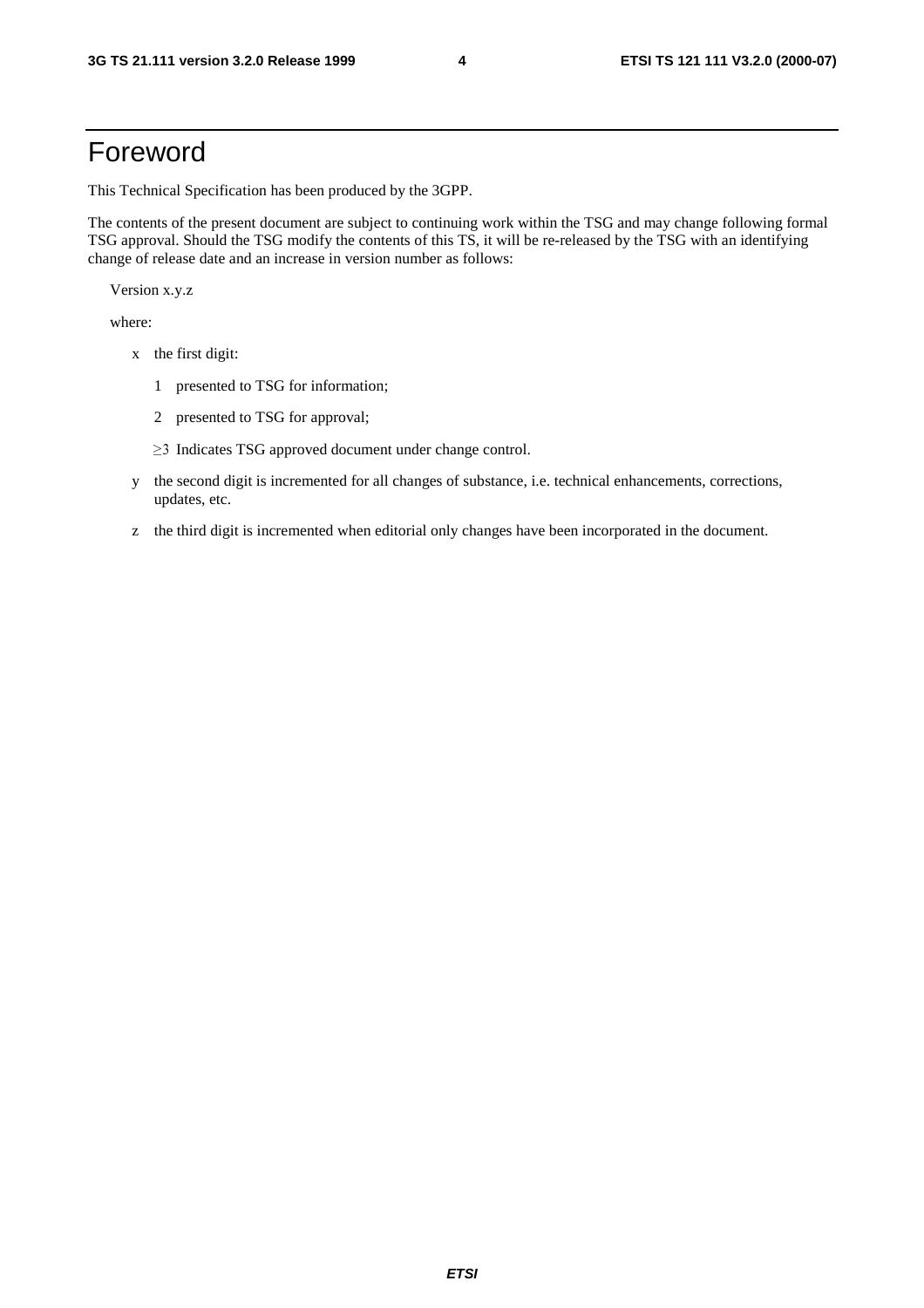#### 1 Scope

This document defines the requirements of the USIM (Universal Subscriber Identity Module) and the IC card for 3G (UICC). These are derived from the service and security requirements defined in 3G TS 22.100 [1] and 3G TS 22.101 [2]. The USIM is a 3G application on an IC card. It inter-operates with a 3G terminal and provides access to 3G services.This document is intended to serve as a basis for the detailed specification of the USIM and the UICC, and the interface to the 3G terminal.

## 2 References

#### 2.1 Normative references

The following documents contain provisions which, through reference in this text, constitute provisions of the present document.

- References are either specific (identified by date of publication, edition number, version number, etc.) or non-specific.
- For a specific reference, subsequent revisions do not apply.
- For a non-specific reference, the latest version applies.
- [1] TS 22.100: "UMTS phase 1 Release 99".
- [2] TS 22.101: "Service principles".
- [3] TS 31.101: "UICC-Terminal Interface; Physical and Logical Characteristics".
- [4] TS 31.102: "Characteristics of the USIM application"
- [5] TS 31.110: "Numbering system for telecommunication IC card applications".
- [6] TS 31.111: "USIM Application Toolkit (USAT)".
- [7] TS 33.102: "3G Security: Security Architecture".
- [8] GSM 11.11: "Specification of the Subscriber Identity Module Mobile Equipment (SIM ME) interface".
- [9] GSM 11.12: "Specification of the 3 Volt Subscriber Identity Module Mobile Equipment (SIM ME) interface".
- [10] GSM 11.18: "Specification of the 1.8 Volt Subscriber Identity Module Mobile Equipment (SIM ME) interface".
- [11] ISO/IEC 7816-3 (1997): "Identification cards Integrated circuit(s) cards with contacts, Part 3: Electronic signals and transmission protocols".
- [12] ISO/IEC 7816-4 (1995): "Identification cards Integrated circuit(s) cards with contacts, Part 4: Interindustry commands for interchange".
- [13] ISO/IEC 7816-5 (1994): "Identification cards Integrated circuit(s) cards with contacts, Part 5: Numbering system and registration procedure for application identifiers".

#### 2.2 Informative references

- [20] GSM 02.48: " Security Mechanisms for the SIM application toolkit; Stage 1".
- [21] GSM 03.48: "Security Mechanisms for the SIM application toolkit; Stage 2".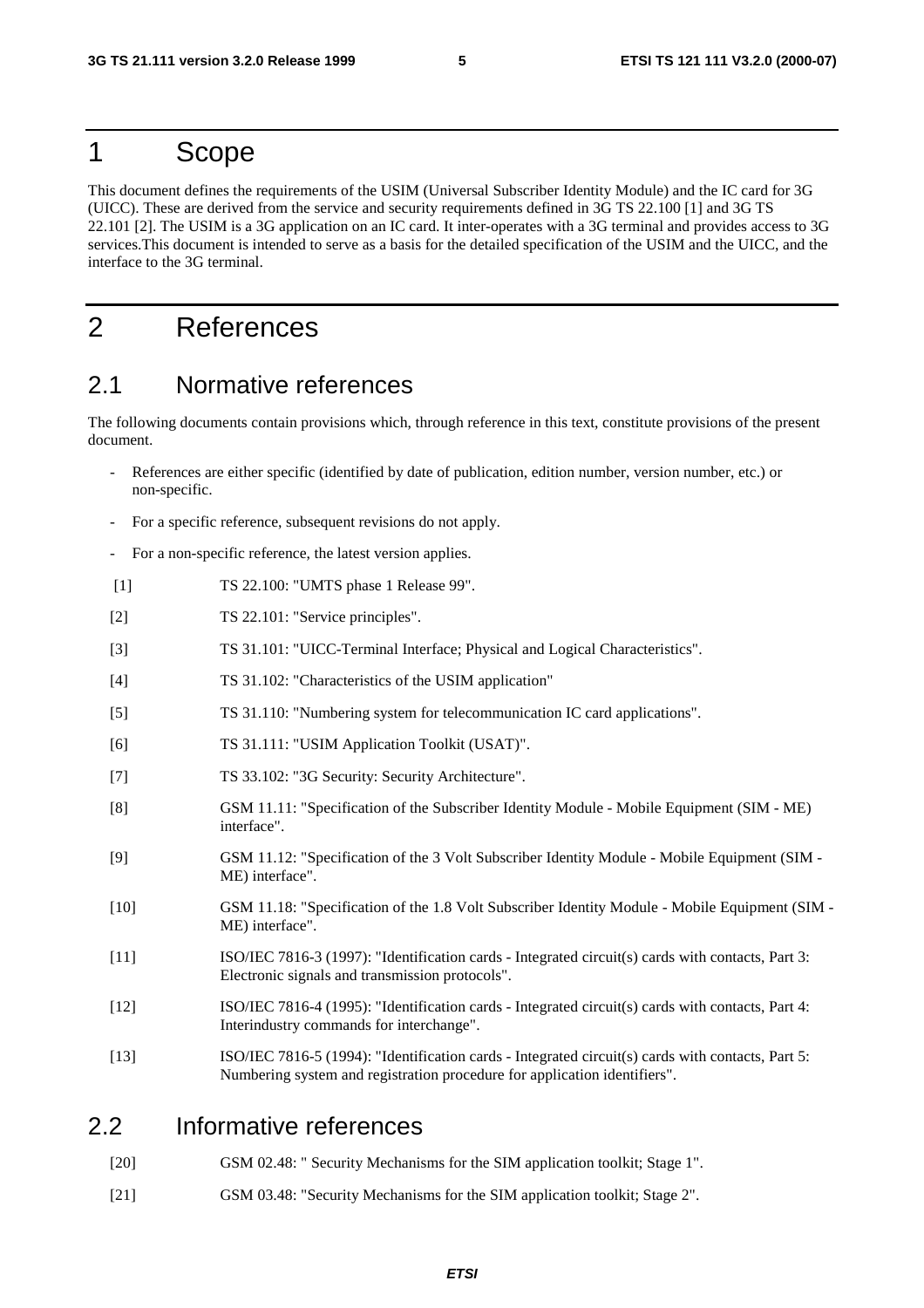## 3 Definitions, symbols and abbreviations

#### 3.1 Definitions

For the purposes of the present document, the following definitions apply:

**UICC** A removable IC card containing a USIM.

USIM A 3G application on an IC card.

#### 3.2 Symbols

Vpp Programming voltage

#### 3.3 Abbreviations

For the purposes of the present document, the following abbreviations apply:

| <b>ADN</b>  | <b>Abbreviated Dialling Number</b>              |
|-------------|-------------------------------------------------|
| <b>ATR</b>  | Answer To Reset                                 |
| DF          | Dedicated File                                  |
| EF          | Elementary File                                 |
| <b>FFS</b>  | For Further Study                               |
| <b>ICC</b>  | <b>Integrated Circuit Card</b>                  |
| IK          | Integrity Key                                   |
| <b>IMSI</b> | <b>International Mobile Subscriber Identity</b> |
| <b>ME</b>   | Mobile Equipment                                |
| MF          | Master File                                     |
| <b>PIN</b>  | Personal Identification Number                  |
| <b>PPS</b>  | Protocol and Parameter Selection                |
| <b>SIM</b>  | Subscriber Identity Module                      |
| UIA         | 3G Integrity Algorithm                          |
| USIM        | Universal Subscriber Identity Module            |
|             |                                                 |

## 4 General Requirements

The UICC shall be a removable module containing a USIM. The USIM shall contain an identity which unambiguously identifies a subscriber.

For access to 3G services, a UICC containing a valid USIM shall be present at all times, other than for emergency calls.

The specifications shall support the security requirements as defined in 33.102 [7].

The USIM shall provide storage for subscription and subscriber related information.

The UICC/USIM may also contain applications which use the features defined in the USIM Application Toolkit specification 3G TS 31.111 [6].

## 5 Security Requirements

The USIM shall be used to provide security features. If the UICC is removed from the 3G terminal, the service shall be terminated immediately. The functions of the USIM include authenticating itself to the network and vice versa, authenticating the user and providing additional security functions as defined in 3G TS 33.102 [7].

The USIM shall be unambiguously identified, also in the case of pre-paid subscriptions.

Means shall be provided to prevent fraudulent use of stolen IC Cards.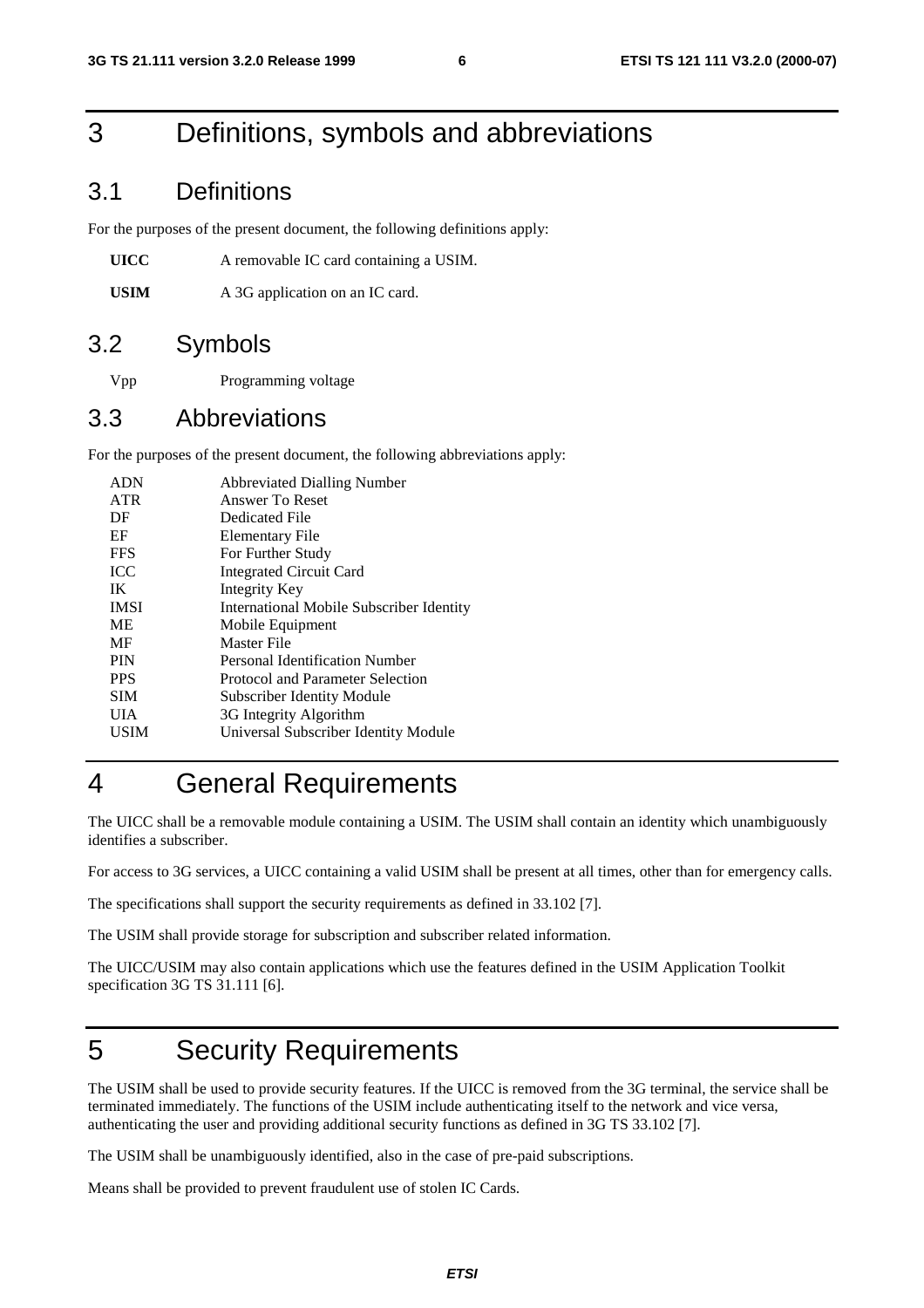It shall not be possible to access data intended for USIM internal use, e.g. authentication keys.

Further details of the following requirements are given in 33.102 [7].

#### 5.1 File access conditions

Actions, such as READ, UPDATE on UICC data shall be controlled by access conditions. These shall be satisfied prior to the action being performed.

Since a UICC may contain multiple (3G and non-3G) applications, a flexible method of controlling file access shall be provided.

#### 5.2 User authentication

The USIM shall support means to authenticate the user, to provide, for example, protection against the use of stolen cards. For the USIM, authentication shall be performed by the verification of a numeric PIN of four (4) to eight (8) decimal digits.

A function to disable user authentication may exist which may be inhibited by the application provider, in which case the user shall always use the PIN. Otherwise, the user may decide whether or not to make use of the user authentication function. If disabled, the user authentication function remains disabled until the user specifically re-enables it.

Following correct PIN presentation, the ME may perform functions and actions on USIM data, which are protected by the relevant access condition.

If an incorrect PIN is entered, an indication shall be given to the user. After three (3) consecutive incorrect entries the relevant PIN is blocked, i.e. functions and actions on data protected by the access condition shall no longer be possible, even if between attempts the UICC has been removed, the USIM has been deselected or the ME has been switched off. Once a PIN is blocked, further PIN verifications shall be denied.

The USIM shall support a mechanism for unblocking a blocked PIN. Unblocking of a PIN is performed by using the relevant PIN Unblocking Key.

PINs, but not Unblock PINS, shall be changeable by the user following correct entry of either the current PIN or Unblock PIN.

The Unblock PIN shall consist of eight (8) decimal digits and shall not be changeable by the user. If an incorrect Unblock PIN is presented, an indication shall be given to the user. After ten (10) consecutive incorrect entries, the Unblock PIN shall be blocked, even if between attempts the UICC has been removed, the USIM has been deselected or the ME has been switched off. Unblocking of a blocked PIN shall not be possible.

It shall not be possible to read PINs or Unblock PINs.

#### 5.3 User data stored in ME

Subject to the exception below, all user related information transferred into the ME during network operations shall be deleted from the ME after removal of the UICC, deselection of the USIM, deactivation of the ME, or following an electrical reset of the UICC. [This includes any data that was transferred to the ME by USIM Application Toolkit commands. FFS]

User related security codes such as PIN and Unblock PIN may only be stored by the ME during the procedures involving such a code and shall be discarded by the ME immediately after completion of the procedure.

Optionally, an ME may retain some less security-sensitive data at UICC removal, USIM deselection or ME switch-off. Such data are SMS, ADN/SSC, FDN/SSC, LND. These data, when stored in the ME, shall only be readable/retrievable if the same USIM is reactivated (as determined by the IMSI). If the IMSI is retained in the ME for this purpose, it shall be stored securely and shall not be able to be read out.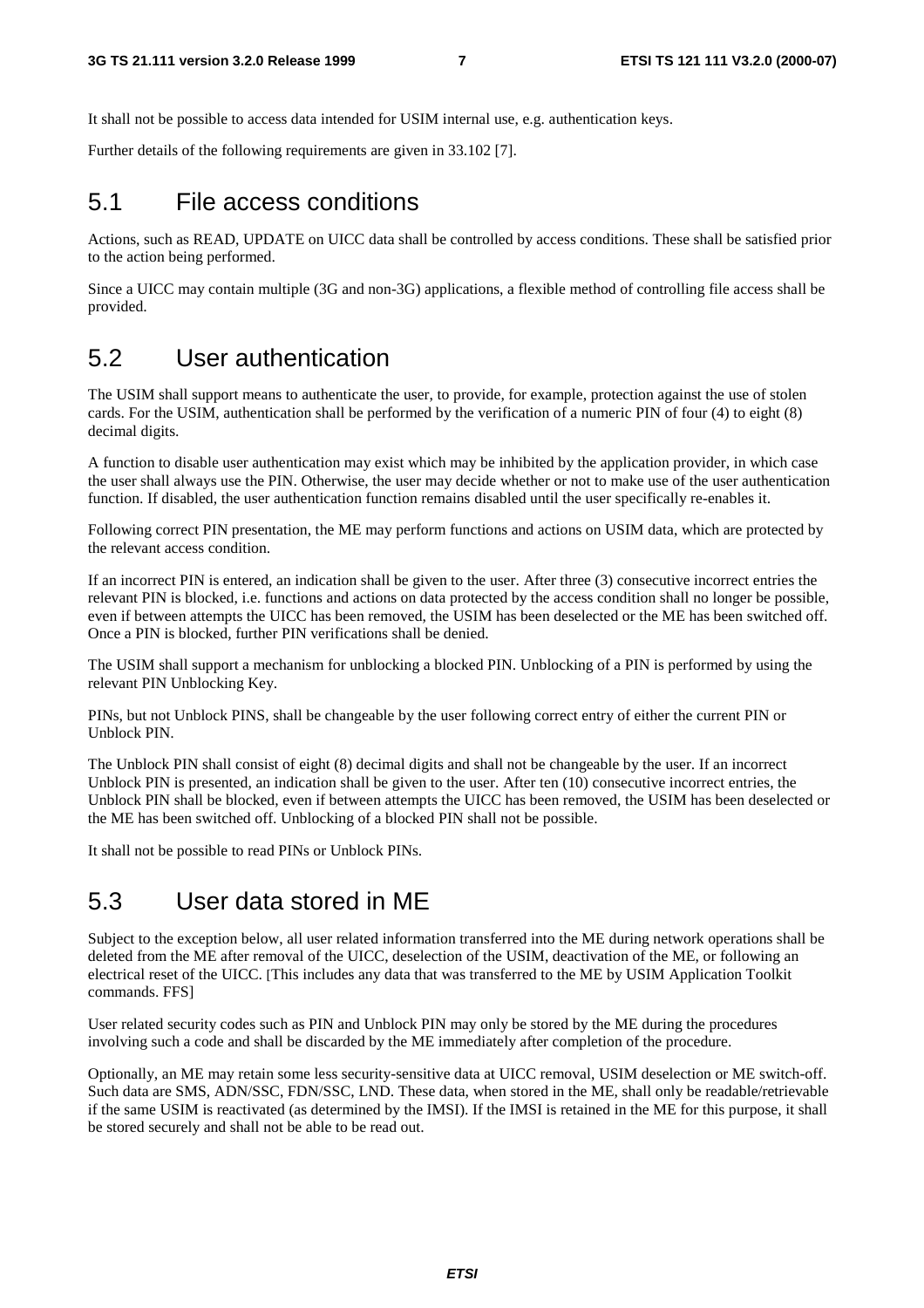#### 5.4 Authentication

A means shall be specified to mutually authenticate the USIM and the network by showing knowledge of a secret key K which is shared between and available only to the USIM and in the user's Home Environment. The method is composed of a challenge/response and key establishment protocol combined with a sequence number-based one-pass protocol for network authentication.

## 5.5 Data integrity of signalling elements

Some signalling information elements are considered sensitive and must be integrity protected. An integrity function shall be applied on certain signalling information elements transmitted between the ME and the network.

The 3GPP Integrity Algorithm (UIA) is used with an Integrity Key (IK) to compute a message authentication code for a given message. The setting of IK is triggered by the authentication procedure. IK shall be stored on the USIM.

## 5.6 User identity confidentiality

A mechanism shall be specified to provide user identity confidentiality by means of a temporary identity.

## 5.7 Length of security parameters

In order to allow for enhancements of the security level in 3G, the following requirements shall be covered:

- all security-related parameters for 3G shall be accompanied by a length indicator;
- the USIM shall support variable-length security parameters.

If the USIM supports the GSM security mechanisms in addition to 3G security, fixed length security parameters according to GSM 11.11 [8] shall be supported in addition.

## 6 Logical issues

## 6.1 Application selection

In a multiapplication environment, a flexible application selection method is required. The application identifier defined in ISO/IEC 7816-5 [13] and 3G TS 31.110 [5] should be used for application selection. Direct application selection and the  $EF_{DIR}$  concept of ISO/IEC 7816-4 [12] shall be followed. In particular, a mechanism for the ME and the UICC shall be specified in order to allow the user, when the ME is in idle mode, to select and activate one amongst those which are available and supported by the ME (this will permit the user to choose, for instance, between 2 different USIM applications). At switch on, the last active USIM shall be automatically selected. The last active USIM shall be stored on the UICC. By default if there is no last active USIM defined in the UICC, the user shall be able to select the active USIM amongst those available on the UICC.

#### 6.2 Simultaneous access

A mechanism shall be specified for simultaneous access to several files or applications.

## 7 Service Requirements

#### 7.1 User profiles

Each USIM shall contain at least one user profile [FFS].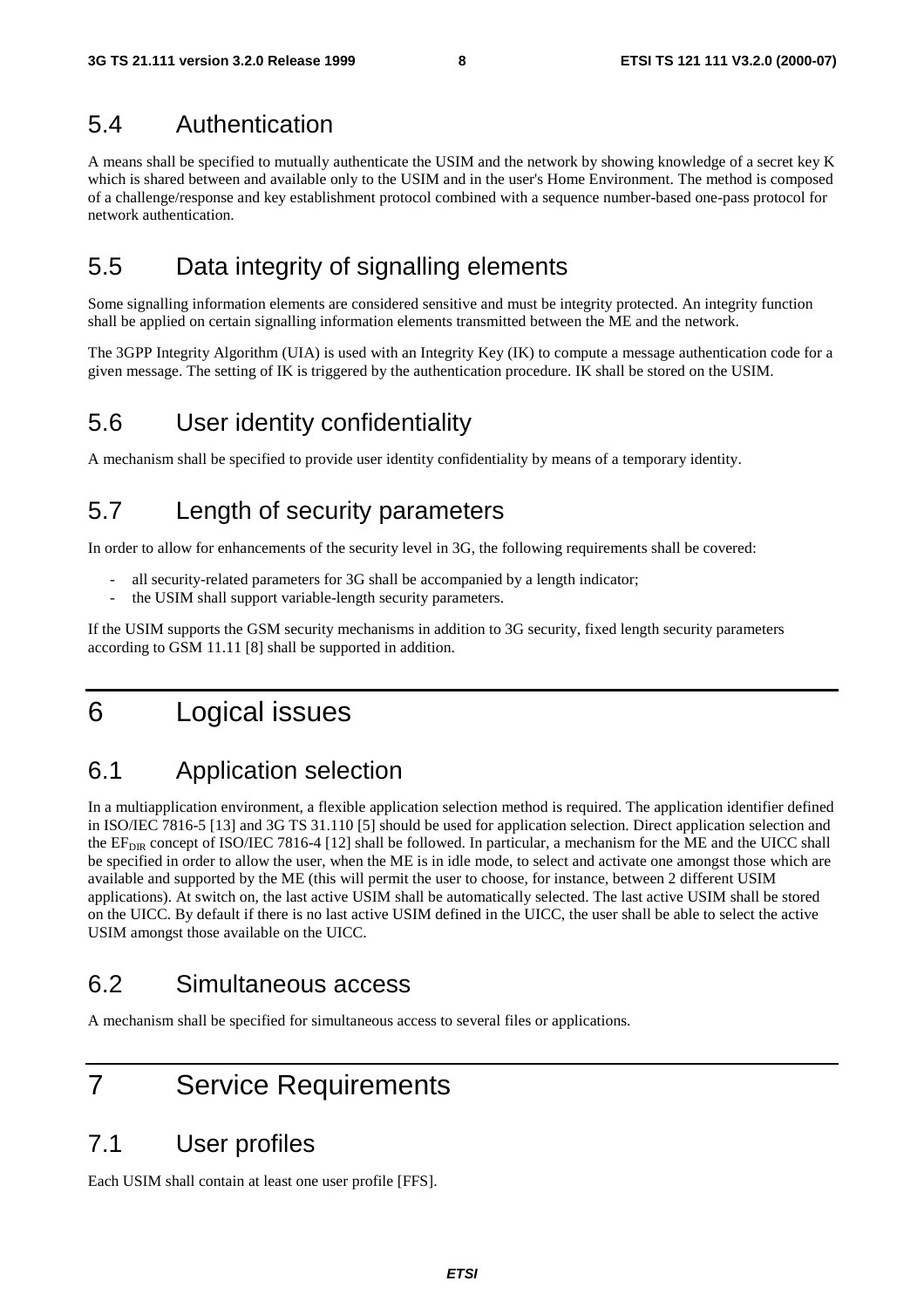#### 7.2 Data transfer

A mechanism allowing highly secure transfer of applications and/or associated data to/from the UICC/USIM shall be specified in line with the requirements in 3G TS 22.101 [2]. This requires a secure transfer mechanism. GSM 02.48 [20] and GSM 03.48 [21] could be considered here, however this is limited to the case where the application to be downloaded runs in the context of an existing subscription. The security requirements in the case where, for instance, a new USIM or other application has to be downloaded, requires further study.

It is envisaged that in early USIM specifications, the transfer of subscription-related applications (e.g. SIM application toolkit applications) will be specified. The generic application download (e.g. download of a new USIM) is not likely to be included in these early specifications.

Application creation comprises file creation and other administrative operations on the, as well as negotiation of code type or language.

## 7.3 Application execution environment

An application execution environment may exist on the UICC/USIM which includes functionality defined in 3G TS 31.111 [6].

#### 7.4 Profile exchange

A mechanism for the ME, the USIM and the network to exchange service capabilities shall be specified. The following exchange of service capabilities may occur:

- ME services capabilities may be provided to the USIM/UICC;
- USIM/UICC services capabilities may be provided to the ME (and thus potentially to the network);
- network services capabilities may be provided to the USIM/UICC via the ME.

## 7.5 Version identification

A means for identification of the version of the USIM shall be provided.

## 8 Physical Characteristics

#### 8.1 Dimensions

The ID-1 and Plug-in format used for the GSM SIM shall be adopted. A third format, smaller than the Plug-in format, is for further study. If a new format is defined, a means shall be specified in order to prevent an incorrect insertion of the card into the ME.

## 8.2 Contacts

The UICC shall not provide any connection to the  $V_{PP}$  contact. The contact shall be provided on the UICC. The ME may support the  $V_{PP}$  contact in the reader. The ME shall not have this contact connected; neither to ground nor to the UICC supply voltage.

NOTE: According to ISO/IEC 7816-3 [11] the  $V_{PP}$  contact is RFU for ICCs operating at 3V.

## 9 Electrical characteristics and transmission protocols

Electronic signals and transmission protocols shall be in accordance with ISO/IEC 7816-3 [11] unless specified otherwise.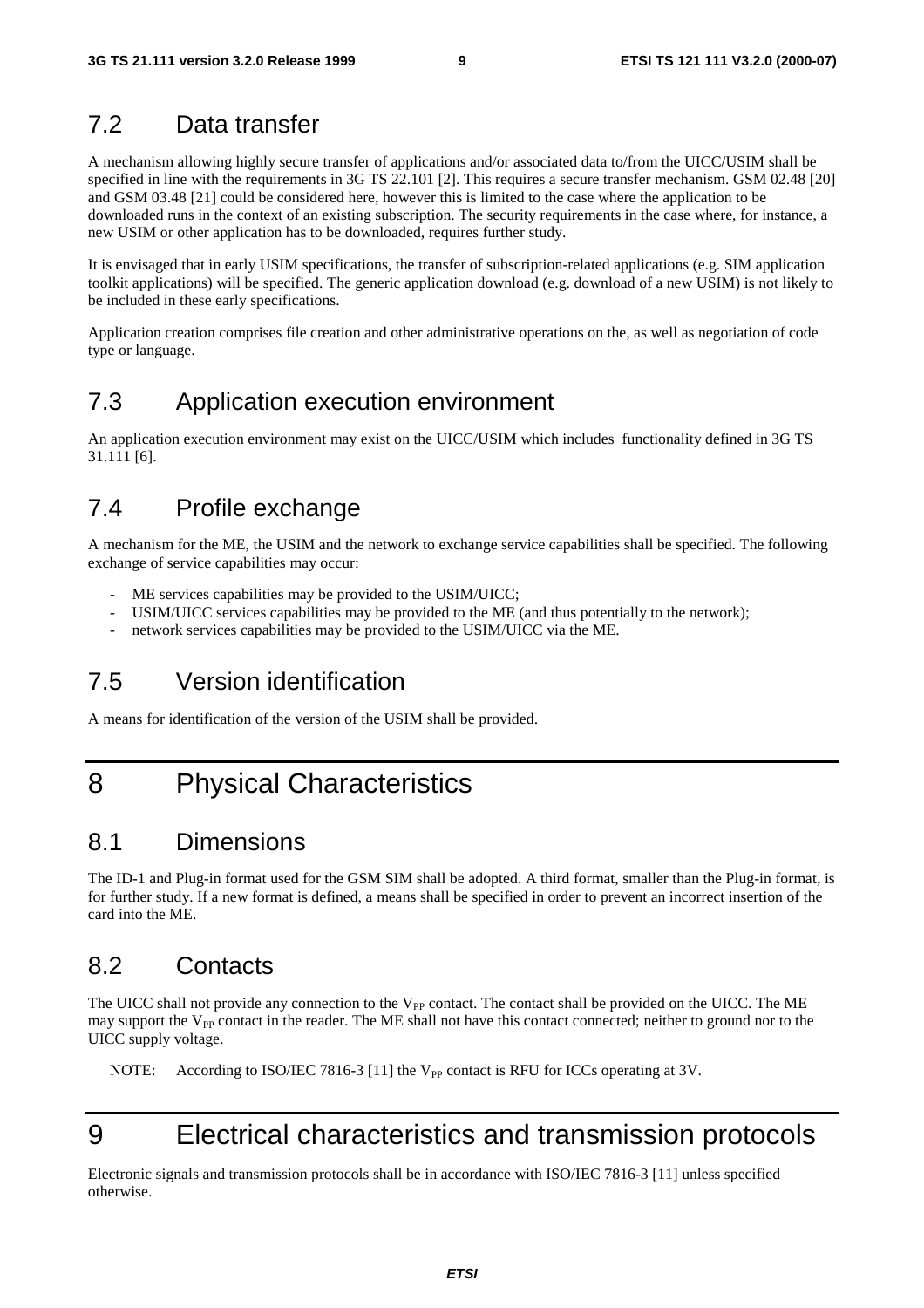The electrical specifications shall at least cover the 1.8V and 3V voltage ranges as specified in GSM 11.12 [9] and GSM 11.18 [10]. Lower voltages may be added in the future. 3G terminals shall not support 5V on the ME-UICC interface. Both ME and UICC shall support operational class indication as defined in ISO/IEC 7816-3 [11]. Both ME and UICC shall support at least two voltage classes.

Both UICC and ME shall support PPS as defined in ISO/IEC 7816-3 [11] with at least the values defined in GSM 11.11 [8].

The ME shall have the capabilities of initiating a warm reset as defined in ISO/IEC 7816-3 [11]. The UICC shall support warm reset as defined in ISO/IEC 7816-3 [11].

NOTE: The warm reset is used during a session when there is a need to restart the USIM due to internal modifications of data caused by user actions or network data downloading.

The UICC may indicate in the ATR to the warm reset that the specific mode is entered automatically, using the parameters that were used prior to the warm reset. In case of a cold reset, the UICC shall enter the negotiable mode.

In addition to the T=0 protocol which is mandatory for the UICC and the ME, the T=1 protocol shall be mandatory for the ME. It is optional for the UICC.

The speed enhancement as specified in GSM 11.11 [8] shall be supported by both the ME and the UICC. Higher interface bit rates than those specified in GSM 11.11 [8] should be considered.

#### 9.1 Power consumption indication

Power consumption figures are to be revised based on the need for more secure authentication algorithms, utilising crypto co-processors. In order to be compatible with the GSM specifications, the UICC shall meet the power consumption specifications set in GSM 11.12 [9] and GSM 11.18 [10] during the ATR. The USIM status information shall contain power consumption information, which is related to the operational class indicated in the ATR and the operating frequency indicated for running the authentication algorithm.

NOTE: The power consumption figure may differ between different applications on the UICC; thus a particular ME may support some applications in a card and reject others, depending on the power consumption values.

The ME may reject the USIM if it can not supply the current indicated in the status information and if this current is above the maximum value defined for use by the UICC for running the USIM.

## 10 Contents of the Elementary Files

#### 10.1 USIM information storage requirements

The USIM shall contain information elements for 3G network operations. The USIM may contain information elements related to the subscriber, 3G services and home environment or service provider related information.

The UICC shall provide storage capability for the following:

- UICC related information:
	- IC card identification: a number uniquely identifying the UICC and the card issuer;
	- Preferred language(s);
	- Directory of applications.
	- USIM related information:
		- Administrative information: indicates mode of operation of the USIM, e.g. normal, type approval;
		- USIM service table: indicates which optional services are provided by the USIM;
		- IMSI:
		- Language indication;
		- Location information;
		- Cipher key (Kc) and cipher key sequence number;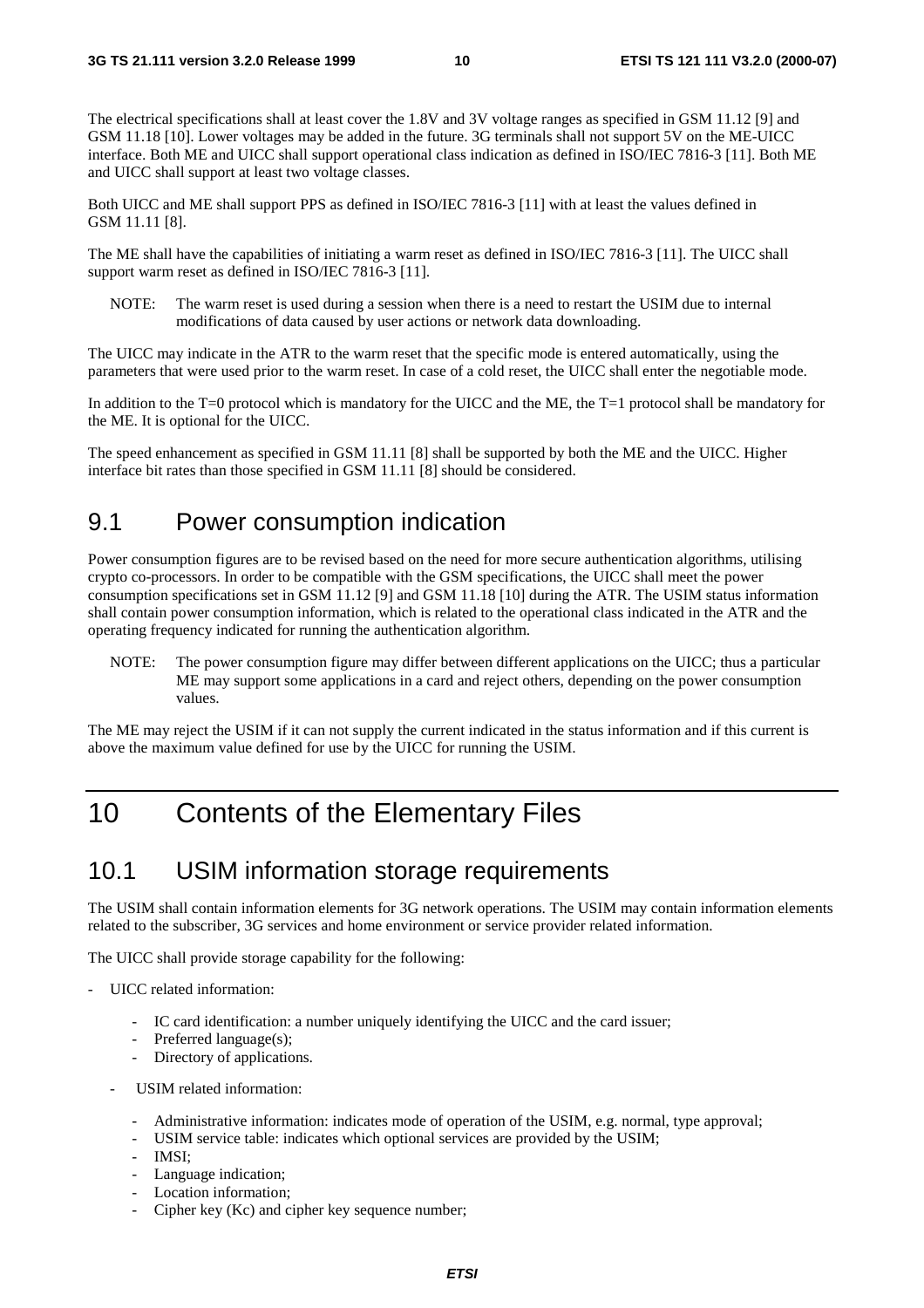- Access control class(es);
- Forbidden PLMNs;
- Phase identification;
- Ciphering Key for GPRS;
- GPRS location information;
- Cell Broadcast related information;
- Emergency call codes;
- Phone numbers (ADN, FDN, SDN);
- Short messages and related parameters;
- Capability and Configuration parameters;
- HPLMN search period [FFS];
- BCCH information: list of carrier frequencies to be used for cell selection [FFS].
- Information accessible to the USIM and other applications:
	- ADN.

In addition, the USIM shall manage and provide storage for the following information in accordance with the security requirements of clause 5:

- PIN:
- PIN enabled/disabled indicator;
- PIN error counter:
- Unblock PIN:
- Unblock PIN error counter:
- Data integrity keys;
- Subscriber authentication keys.

## 10.2 Phone Book

The Phone Book feature is based on the ADN functionality as defined in GSM 11.11 [8]. Additional features are identified in the following subclauses. A Phone Book entry consists of a record in an ADN file and, optionally, additional records which are placed in different EFs. In the latter case, a mechanism shall be defined to link all records in the same Phone Book entry. These features shall be supported by the ME while their support by the USIM is optional.

#### 10.2.1 Support of two name fields per entry

The support of two name fields per entry shall be specified to allow, for example, for two different representations of the same name (for example, in Japanese characters and in Latin characters).

#### 10.2.2 Support of multiple phone numbers per entry

The support of multiple phone numbers per entry shall be specified, for example, office, home, fax, mobile or pager. In addition to that, information for identifying those attributes are needed.

#### 10.2.3 Support of email address

The support of email addresses linked to Phone Book entries shall be specified. In addition to that, information for identifying these addresses is needed.

#### 10.2.4 Support of user definable groupings

The specification shall support the grouping of Phone Book entries into groups defined by the user, for example, business and private.

#### 10.2.5 Support of hidden entries

The specification shall support means of marking Phone Book entries as "hidden".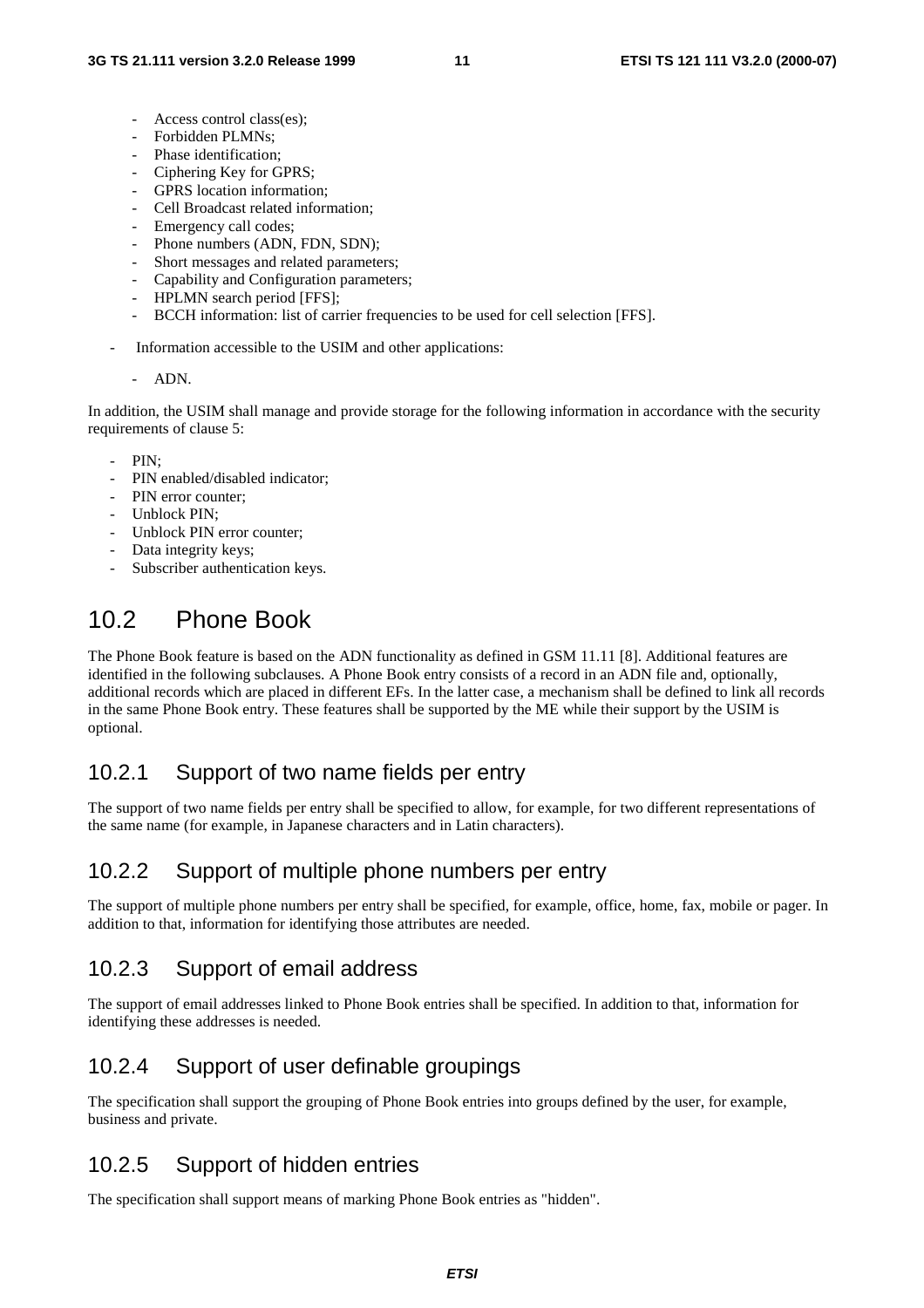#### 10.2.6 Number of entries

The specification shall support storage of at least 500 entries.

#### 10.2.7 Mode of alerting

[FFS]

## 10.3 Storage of call details

The specification shall support provision of storage for call detail information. The call detail information consists of the following attributes:

- mobile terminated calls:
	- calling party number, date and time, calling party's name and status of call (i.e. answered or missed), duration and [FFS] charge;
- mobile originated calls: called party number, date and time, called party's name, duration and [FFS] charge;
- accumulated duration of preceding calls, separately for mobile originated and mobile terminated calls;
- accumulated charge information of preceding calls [FFS].

Call detail attributes are optional. A value to mark them as "undefined" shall be available.

NOTE 1: The calling/called party's name may be available from the Phone Book.

NOTE 2: The storage of multiparty call information is FFS.

11 3G/GSM interworking

## 11.1 GSM subscribers in a 3G network

3G 22.101 [2]: "UMTS shall provide some mechanisms which permit pre UMTS subscribers to roam easily onto UMTS and access the services."

3G 22.100 [1]: "The UMTS mobile terminal shall support phase 2 and phase 2+ GSM SIMs as access modules to UMTS networks. The services that can be provided in this case may be limited to GSM like services provided within that UMTS network. It shall be up to the UMTS network operator whether or not to accept the use of GSM SIM as access modules in its network".

#### 11.2 3G subscribers in a GSM network

The following requirement is made in 3G 22.101 [2]: "UMTS shall provide some mechanisms which permit UMTS subscribers to roam easily onto pre-UMTS systems and access the services."

This may be achieved by providing all mandatory elements as defined in GSM 11.11 [8] in the UICC.

The specification shall allow the UICC to be used with a dual mode (GSM/ 3G) ME and a GSM ME for the provision of GSM service.

NOTE: This does not, for example, preclude the support of the PDC application on a UICC.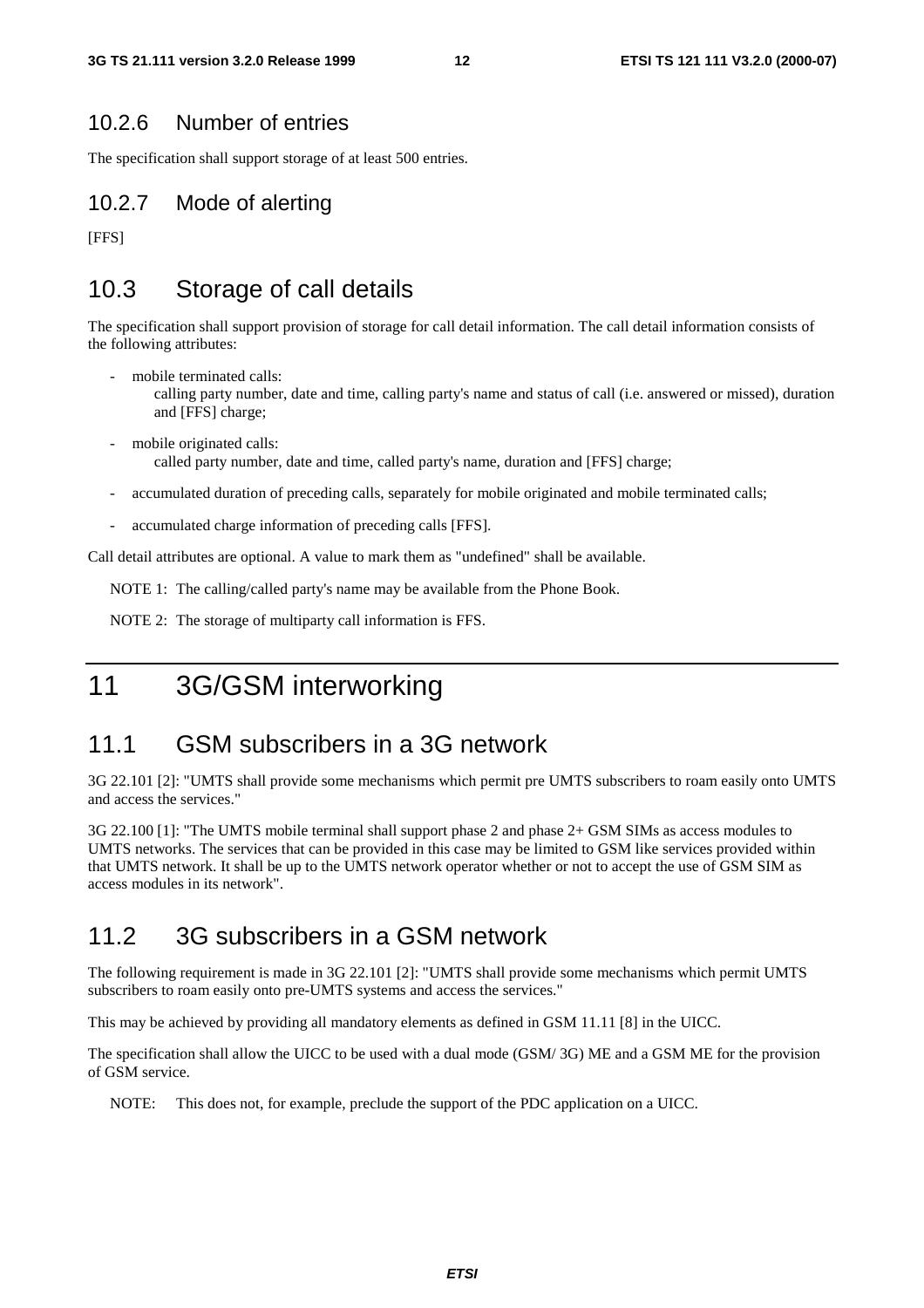## Annex A (Informative): Change history

The table below indicates all change requests that have been incorporated into the present document since it was initially approved by 3GPP TSG-T.

| <b>Change history</b> |       |                 |     |        |     |                                                                                             |       |            |
|-----------------------|-------|-----------------|-----|--------|-----|---------------------------------------------------------------------------------------------|-------|------------|
| Date                  | TSG#  | <b>TSG Doc.</b> |     | CR Rev | Cat | <b>Subiect/Comment</b>                                                                      | Old   | <b>New</b> |
| 1999-06               | TP-03 | TP-99085        |     |        |     | Draft specification first approved at TSG-T #3                                              | 2.0.0 | 3.0.0      |
| 1999-12               | TP-06 | TP-99255        | 001 |        |     | References to new specifications and editorial changes                                      | 3.0.0 | 3.0.1      |
| 2000-04               | TP-07 | TP-000017       | 002 |        |     | Location of the UIA (3GPP integrity algorithm) aligned<br>with 33.102                       | 3.0.1 | 3.1.0      |
| 2000-07               | TP-08 | TP-000097       | 003 |        |     | Clarification of USIM application selection                                                 | 3.1.0 | 3.2.0      |
|                       |       | TP-000097       | 004 |        |     | Alignment with 33.102: removal of Enhanced User<br>Identity Confidentiality (EUIC) from R99 |       |            |